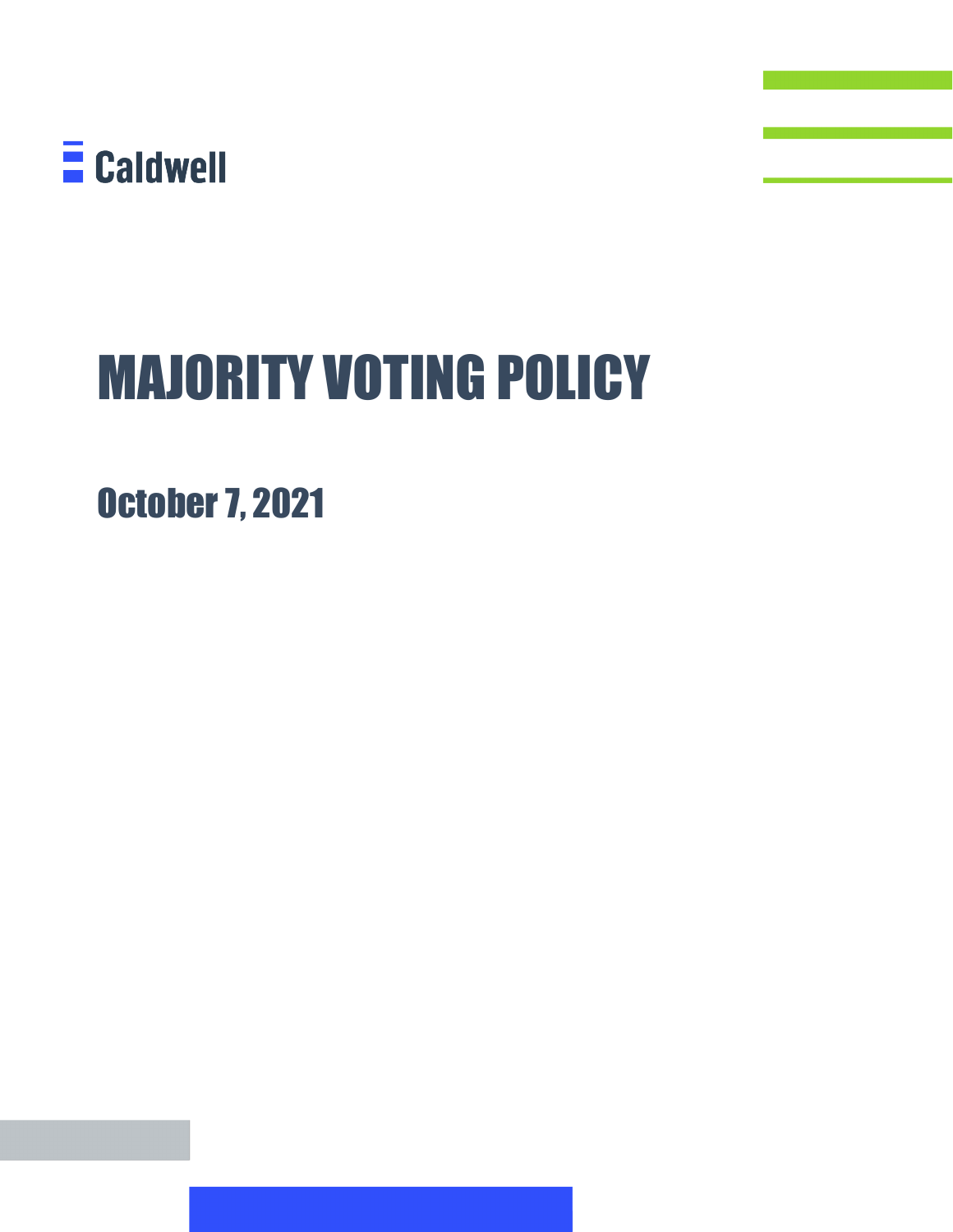## The Caldwell Partners International Inc. Majority Voting Policy

The Board of Directors is committed to fulfilling its responsibility for the stewardship of The Caldwell Partners International Inc. (the "Company") and the enhancement of shareholder value, and believes that each member of the Board of Directors should carry the confidence and support of the Company's shareholders. The Board of Directors has, in light of best practice standards in Canada, unanimously adopted this statement of policy providing for majority voting in director elections at any meeting of the Company's shareholders where an "uncontested election" of directors is held. For the purposes of this policy, an "uncontested election" of directors of the Company means an election where the number of Director nominees does not exceed the number of Directors to be elected.

The management proxy solicitation materials circulated in connection with a meeting of the Company's shareholders at which an uncontested election of directors is to be conducted provides the shareholder, in person or by proxy, with the ability to vote in favour of, or to withhold from voting for, each director nominee. If any nominee for election as Director receives a greater number of votes "withheld" than votes "for" his or her election, the director nominee (the "Resigning Director") shall be required to promptly submit his or her resignation to the Chair of the Board of Directors following the applicable meeting of the Company's shareholders to take effect upon acceptance by the Board of Directors.

Following receipt of a resignation submitted pursuant to this policy, the Nominating and Corporate Governance Committee will expeditiously consider the Resigning Director's offer to resign and make a recommendation to the Board of Directors whether to accept that offer. If the Board of Directors declines to accept any such resignation, the Resigning Director will continue to hold office for the remainder of his or her elected term.

In considering whether or not to accept the resignation, the Nominating and Corporate Governance Committee and the Board of Directors will consider all factors deemed relevant by members of the Nominating and Corporate Governance Committee and the Board of Directors, including, without limitation:

- the stated reasons why shareholders withheld votes from the election of the Resigning Director;
- the length of service and the qualifications of the Resigning Director;
- the Resigning Director 's contributions to the Company; and
- the effect that such resignation(s) may have on the Board of Directors' ability to (i) effectively continue fulfilling its responsibility for the stewardship of the Company and the enhancement of shareholder value; and (ii) the Company's ability to comply with any applicable governance rules and policies.

Within 90 days following the applicable meeting of the Company's shareholders, the Board of Directors shall make its final decision, on the Nominating and Corporate Governance Committee's recommendation. Following the Board of Directors' decision on the resignation, the Board of Directors shall promptly disclose, via press release, their decision whether or not to accept the Resigning Director's resignation including the reasons for rejecting the resignation offer, if applicable. If the Board